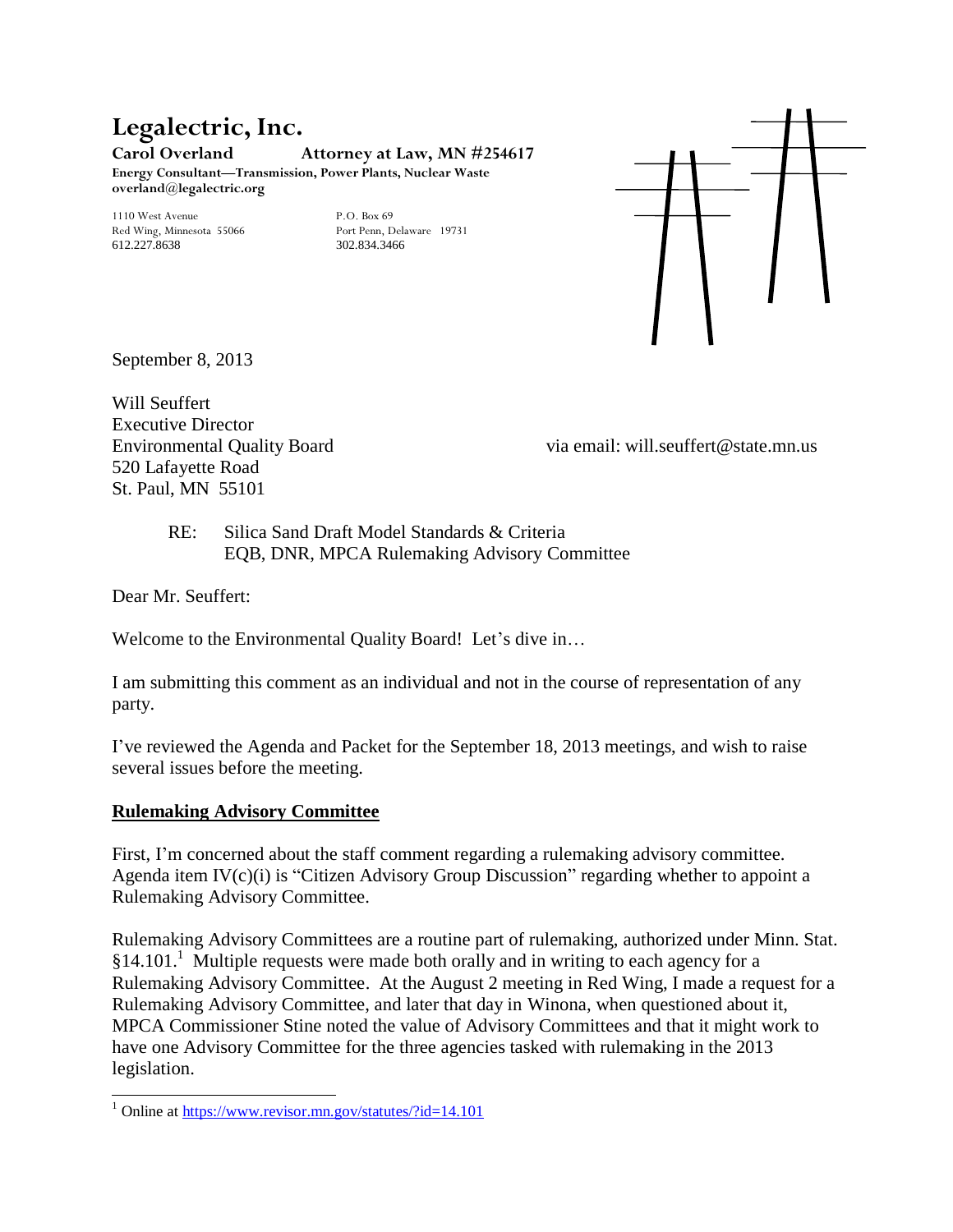Rulemaking is somewhat arcane, except for those of us involved in rulemaking! Staff seems confused about authorization and the role of a Rulemaking Advisory Committee, and it's unfortunate they do not provide the statute authorizing committees for Board review. This omission leaves the board in the dark, perhaps leaving the impression that this request is something unusual, that Advisory Committees are something unusual, not part of typical rulemaking process! To clarify, Advisory Committees are authorized by statute to engage the public and solicit and receive comments at the critical rule drafting stage, a routine phase of rulemaking.

From the packet:

i. Staff requests Board direction on a question that arose at the August  $2<sup>nd</sup>$  public meetings. Members of the public expressed interest in a citizen committee to participate in the rulemaking. It is not clear how a citizen committee would affect the rulemaking process laid out in Minn. Statutes Ch. 14. A multi-step public review and comment process is already required in that statute and we just completed the preliminary step. Rulemaking is essentially creating law: Minnesota Rules have the force and effect of law. Rulemaking is a lengthy process, averaging about two years.

The statute is very clear about the agencies' authority to appoint an Advisory Committees and how it would affect rulemaking – by providing input before the draft rule is issued:

# **14.101 ADVICE ON POSSIBLE RULES. Subd. 2.Advisory committees.**

Each agency may also appoint committees to comment, before publication of a notice of intent to adopt or a notice of hearing, on the subject matter of a possible rulemaking under active consideration within the agency.

Input "before publication of a notice of intent to adopt or a notice of hearing" is when comments are meaningful because they can be incorporated into the draft rule. Comments after a notice of intent to adopt have little impact because the agency won't adopt a rule that is significantly different from that proposed.

My experience in rulemaking proceedings is what triggered my request for a committee. I'm currently an active member of a Public Utilities Commission Rulemaking Advisory Committee regarding Minnesota Rules Chapters 7849 and 7850, and have been a member of several others, including one or two EQB committees regarding environmental review and siting/routing under the Power Plant Siting Act and others regarding Distributed Generation and Certificate of Need. Recently I've commented on rules ranging from PUC Practice and Procedure, to the DNR's delisting rulemaking, and the MPCA's GHG rules for Range mining.

I urge you to authorize a Rulemaking Advisory Committee and solicit members for appointment. I am ready and willing to serve on such a committee.